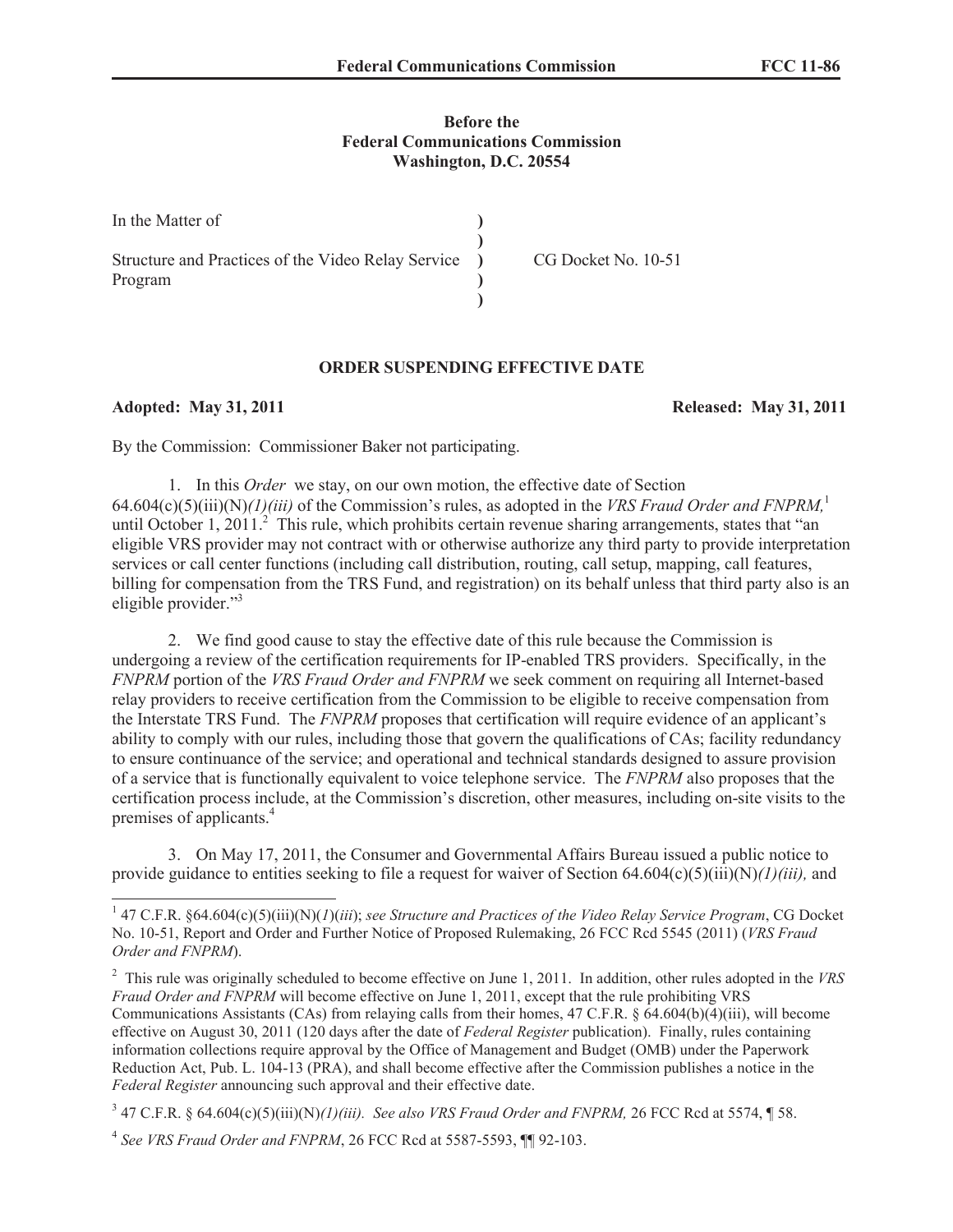several such requests have been filed.<sup>5</sup> In light of our decision to stay the effective date of this rule, we dismiss the requests for waiver of Section 64.604(c)(5)(iii)(N)*(1)(iii)* of the Commission's rules as moot.<sup>6</sup>

4. We anticipate releasing an order adopting a new certification process for Internet-based TRS services based on the record in the *FNRPM* within the stay period. Entities will be then given the opportunity to apply for certification prior to the expiration of the stay on October 1, 2011, in order to become eligible for compensation from the Interstate TRS Fund under the new process. We note that, in addition to any new rules adopted as a result of the ongoing VRS certification proceeding, applicants for VRS certification will be required to come into compliance with all existing Commission rules governing VRS,<sup>7</sup> and all new rules adopted in the *VRS Fraud Order and FNPRM*, including the requirement for each provider to provide its own VRS communications assistants and call center functions.<sup>8</sup> The additional measures adopted in the *VRS Fraud Order and FNPRM* are not impacted by this stay, and will go into effect on June 1, 2011, except for the new section 64.604(b)(4)(iii), prohibiting VRS CAs from relaying calls from their homes, which will become effective on August 30, 2011; and other rules containing information collections and requiring approval from OMB under the PRA prior to becoming effective.<sup>9</sup>

5. *Persons with Disabilities*. To request materials in accessible formats for people with disabilities (Braille, large print, electronic files, audio format), send an e-mail to fcc504@fcc.gov or call the Consumer and Governmental Affairs Bureau at 202-418-0530 (voice) or 202-418-0432 (TTY). This *Order*  also can be downloaded in Word and Portable Document Formats (PDF) at http://www.fcc.gov/cgb/dro/trs.html.

6. *Congressional Review Act.* The Commission will send a copy of this *Order* in a report to be sent to Congress and the Government Accountability Office pursuant to the Congressional Review Act.<sup>10</sup>

7. Accordingly, IT IS ORDERED, pursuant to Section 4(i) of the Communications Act of 1934, as amended, 47 U.S.C. § 154(i), and Section 1.103 of the Commission's rules, 47 C.F.R. § 1.103, that the effective date of Section  $64.604(c)(5)(iii)(N)/1/(iii)$  of the Commission's rules, 47 C.F.R. §  $64.604(c)(5)(iii)(N)(I)(iii)$ , as adopted in the *VRS Fraud Order and FNPRM*, 26 FCC Rcd 5545 (2011), IS STAYED until October 1, 2011.

<sup>5</sup> *See Consumer and Governmental Affairs Bureau Provides Guidance on Filing Requests for Waiver of New Requirements Adopted in the Video Relay Service Fraud Order,* CG Docket No. 10-51, Public Notice, DA 11-893 (CGB rel. May 17, 2011). *See also VRS Fraud Order and FNRPM,* 26 FCC Rcd at 5574, ¶ 58; 47 C.F.R. §  $64.604(c)(5)(iii)(N)/I)/(iii)$ . The entities that filed requests for waiver of this rule are listed in the Appendix to this *Order*.

<sup>6</sup> *See* Appendix. These requests are mooted by this *Order* only to the extent that they seek waiver of section 64.604(c)(5)(iii)(N)*(1)(iii).* Requests for waiver of other Commission rules or requirements filed in response to the May 17, 2011 *Public Notice* are not mooted by this action, and thus remain pending.

<sup>7</sup> *See* 47 C.F.R. § 64.604 *et. seq.*

<sup>&</sup>lt;sup>8</sup> See VRS Fraud Order and FNPRM, 26 FCC Rcd at 5574, ¶ 58; 47 C.F.R. § 64.604(c)(5)(iii)(N)(1)(iii).

<sup>9</sup> *See* note 2, *supra.*

<sup>10</sup> *See* 5 U.S.C. § 801(a)(1)(A).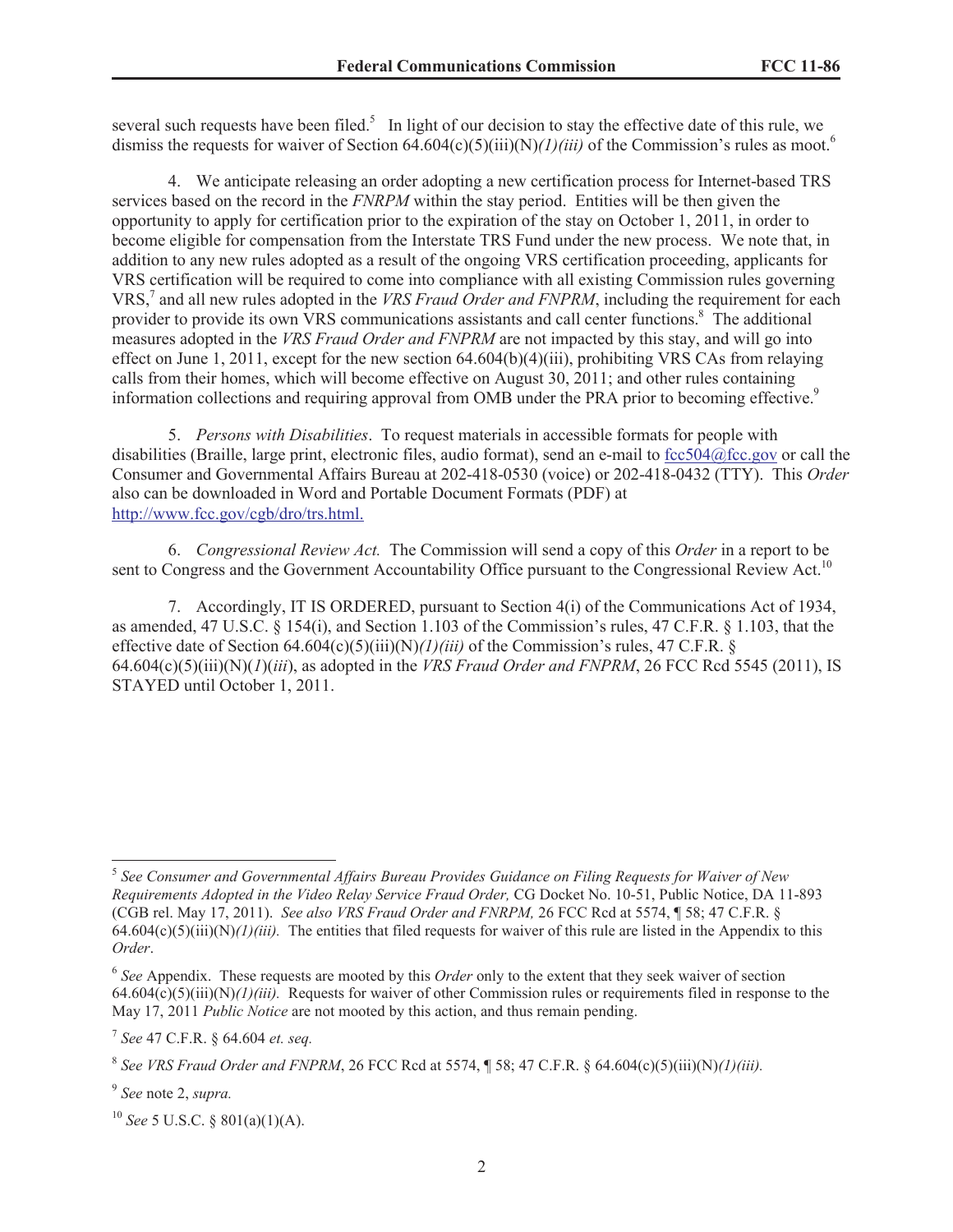8. IT IS FURTHER ORDERED that the requests for waiver of Section 64.604(c)(5)(iii)(N)(*1*)(*iii*) of the Commission's rules, 47 C.F.R. § 64.604(c)(5)(iii)(N)*(1)(iii),* listed in the Appendix to this *Order*, ARE DISMISSED AS MOOT to the extent described herein.

9. IT IS FURTHER ORDERED that this *Order* is EFFECTIVE UPON RELEASE.

# FEDERAL COMMUNICATIONS COMMISSION

Marlene H. Dortch Secretary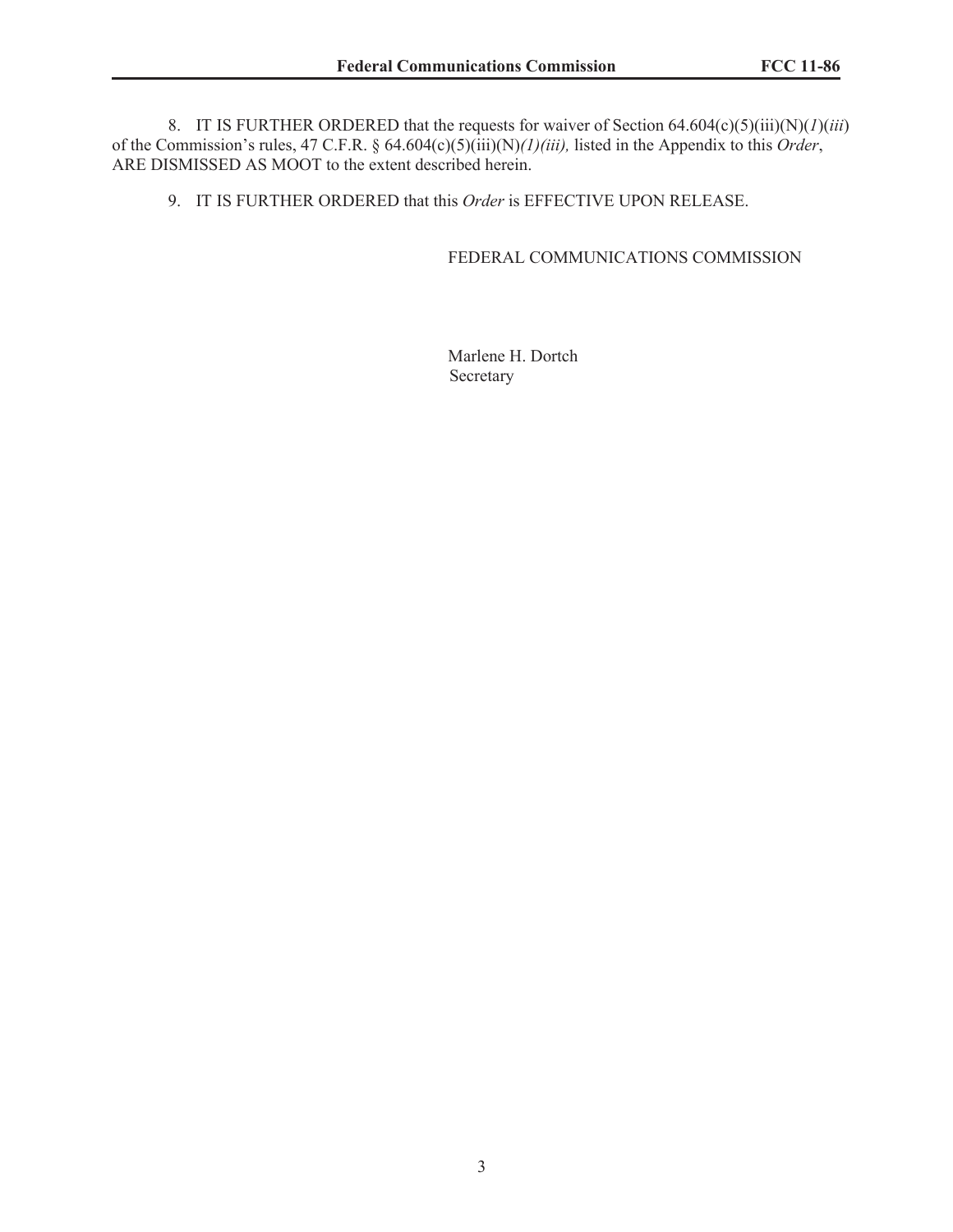## **APPENDIX**

### **Waiver Requests Filed**

Communication Service for the Deaf, Inc. (filed April 15, 2011)

CSDVRS, LLC on behalf of Communication Service for the Deaf, Inc. (filed May 17, 2011)

SignOn: A Sign Language Interpreting Resource, Inc. (filed May 9, 2011)

Gallaudet University (filed May 13, 2011)

Western Interpreting Network (filed May 17, 2011)

Convo Communications, LLC (filed May 18, 2011)\*

CODA VRS Corporation (filed May 23, 2011)

ASL Holdings LLC (filed May 23, 2011); CSDVRS, LLC on behalf of ASL Holdings (filed May 24, 2011)

Communication Axess Ability Group (filed May 23, 2011)

Birnbaum Interpreting Services (filed May 23, 2011)

IWRelay, Inc. (filed May 23, 2011))

Sign Language Specialists, Inc. (filed May 23, 2011)

Healinc Telecom, LLC (filed May 23, 2011)

ASLwave, Inc. (filed May 23, 2011)

Say-Hey, Inc. (filed May 23, 2011)

NorthStar Relay, LLC (filed May 24, 2011)\*

Communications Access Center for the Deaf and Hard of Hearing (filed May 24, 2011)

ONE Technologies, LLC (filed May 24, 2011)\*

CSDVRS, LLC (filed May 24, 2011)

Deaf Link, Inc. (filed May 24, 2011)\*

Malka Communications Group, Inc. (filed May 24, 2011)

\* These requests for waiver are mooted in part, only to the extent they seek a waiver of Section  $64.604(c)(5)(iii)(N)(1)(iii)$  of the Commission's rules.